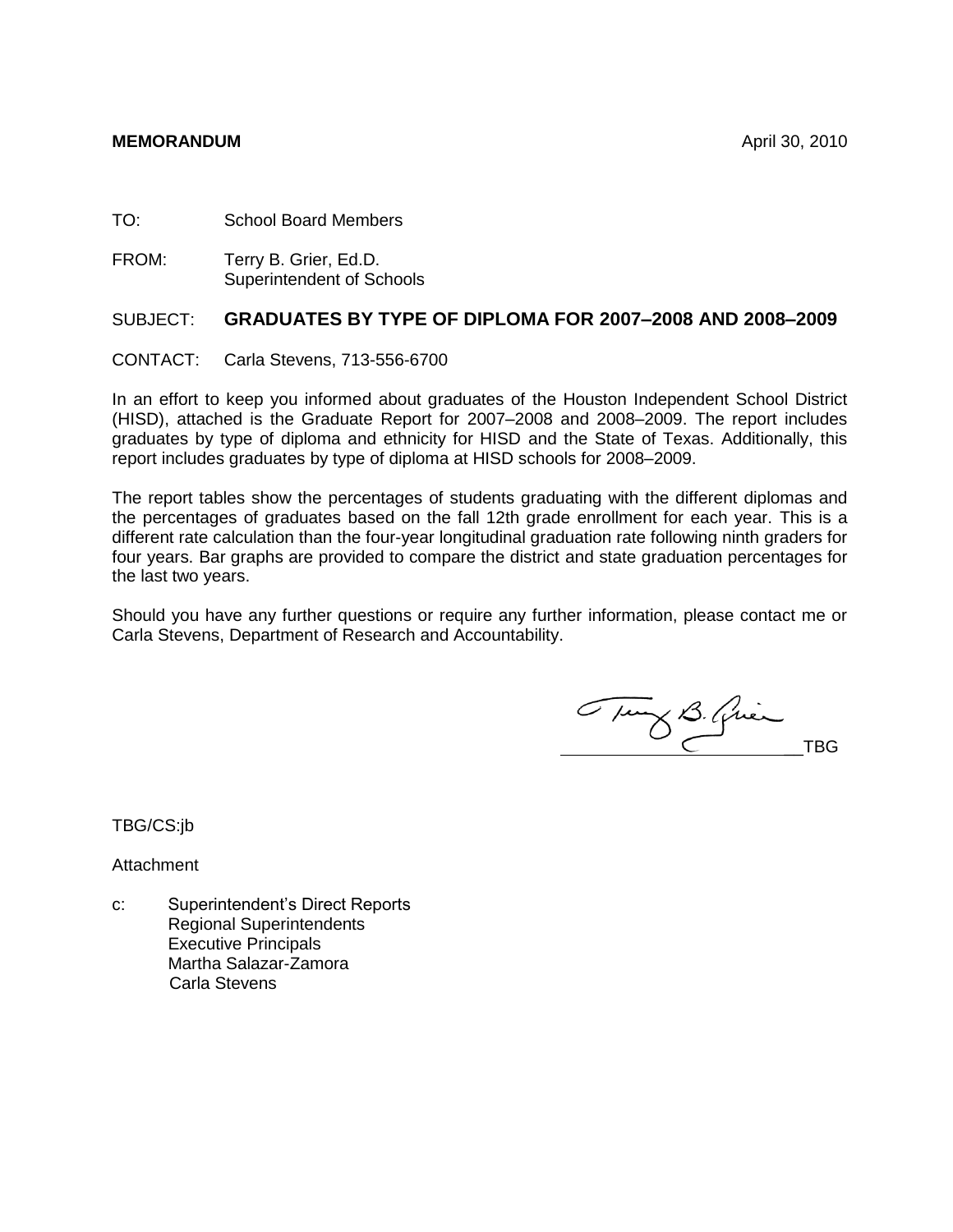## **HISD and Texas Percentage of Seniors Graduating by Race/Ethnicity, 2007–2008 and 2008–2009**

This chart presents the percentages of seniors graduating within each subgroup. Percentages were calculated by dividing the number of graduates within a subgroup by the number of  $12<sup>th</sup>$ grade students in the same subgroup. The number of  $12<sup>th</sup>$  grade students was based on the PEIMS fall enrollment. Data were taken from the "Houston Independent School District and Texas Total Graduates by Type of Diploma and Ethnicity, 2007–2008 and 2008–2009" table found on page 5 of this report.



Note: Percentages based on fall 12<sup>th</sup> grade enrollment and graduation status. Sources: PEIMS Edit+ Reports Data Review: Graduates by Gender, Ethnicity and Graduation Type, 2008– 2009 and 2009–2010 Fall Collection, Resubmission. Standard Reports, Texas Education Agency.

- HISD showed an overall increase of 2.3 percentage points in the total percentage of seniors graduating and increases in the percentages of Asian and Hispanic graduates from 2007– 2008 to 2008–2009. Texas experienced increases in the total percentage of seniors graduating overall and for each ethnic group.
- In 2007–2008, the percentages of HISD seniors graduating ranged from 97.5 percent for White students to 79.8 percent for Hispanic students. Texas percentages ranged from 97.2 percent for White to 87.1 percent for the African American subgroup. In 2008–2009, the percentages of HISD seniors graduating ranged from 96.7 percent for White students to 85.1 percent for Hispanic students. Texas percentages ranged from 98.4 percent for White students to 90.0 percent for African American students.
- Increases in the percentages of HISD seniors graduating ranged from 5.3 percentage points for Hispanic students to 1.1 percentage points for Asian students. Decreases in the percentages of HISD seniors graduating ranged from 1.4 percentage points for African American students to 0.8 percentage point for White students. At the state level, increases ranged from 3.5 percentage points for Hispanic students to 1.2 percentage points for White students.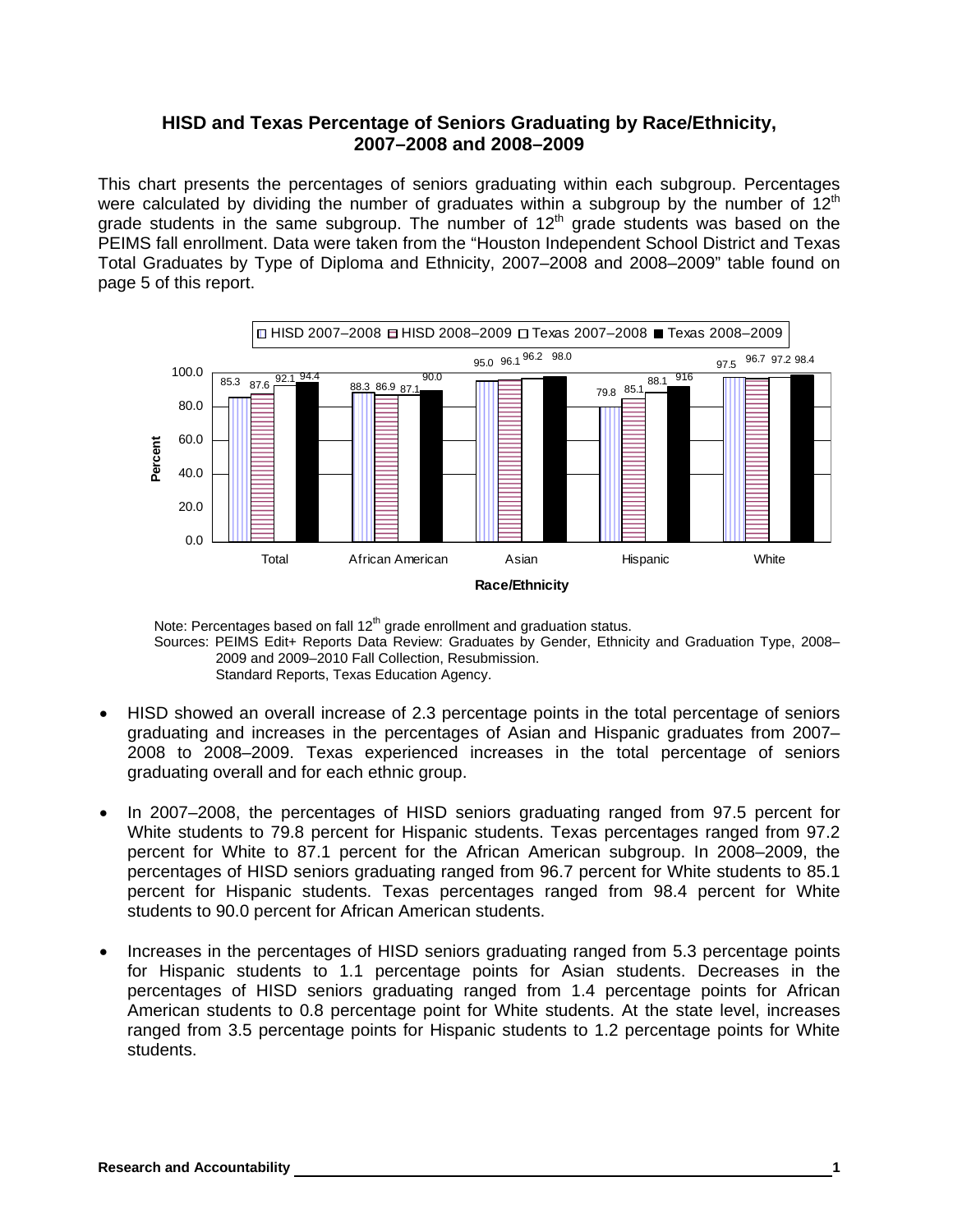## **HISD and Texas Diplomas by Type and Year**

The percentages of diplomas by type in this chart were calculated on the basis of all graduates. Data were taken from the "Houston Independent School District and Texas Total Graduates by Type of Diploma and Ethnicity, 2007–2008 and 2008–2009" table found on page 5 of this report.



Sources: PEIMS Edit+ Reports Data Review: Graduates by Gender, Ethnicity and Graduation Type, 2008– 2009 and 2009–2010 Fall Collection, Resubmission. Standard Reports, Texas Education Agency.

- The largest percentage of HISD and Texas graduates received Recommended High School Program diplomas, followed by the IEP and Regular/Minimum Graduation, and the Distinguished Achievement Program diplomas in 2007–2008 and 2008–2009.
- The percentage of Texas graduates receiving Distinguished Achievement Program Diplomas exceeded HISD by 5.2 percentage points in 2007–2008 and 6.6 percentage points in 2008– 2009. However, the percentage of HISD graduates earning either the Distinguished Achievement Program or the Recommended High School Program diploma exceeded the state by 4.6 percentage points in 2007–2008 and by 4.4 percentage points in 2008–2009.
- The percentage of HISD graduates receiving Distinguished Achievement Program diplomas decreased by 1.2 percentage points from 2007–2008 to 2008–2009, whereas the percentage of Texas graduates only increased 0.2 percentage point.
- The percentage of HISD graduates receiving Recommended High School Program diplomas increased by 2.1 percentage points from 2007–2008 to 2008–2009, while the percentage of Texas graduates increased 0.9 percentage point compared to 2007–2008. The percentage of HISD graduates earning IEP Completion and Regular/Minimum Program diplomas decreased 1.0 percentage point during 2008-2009, and the percentage of Texas graduates decreased 1.1 percentage points.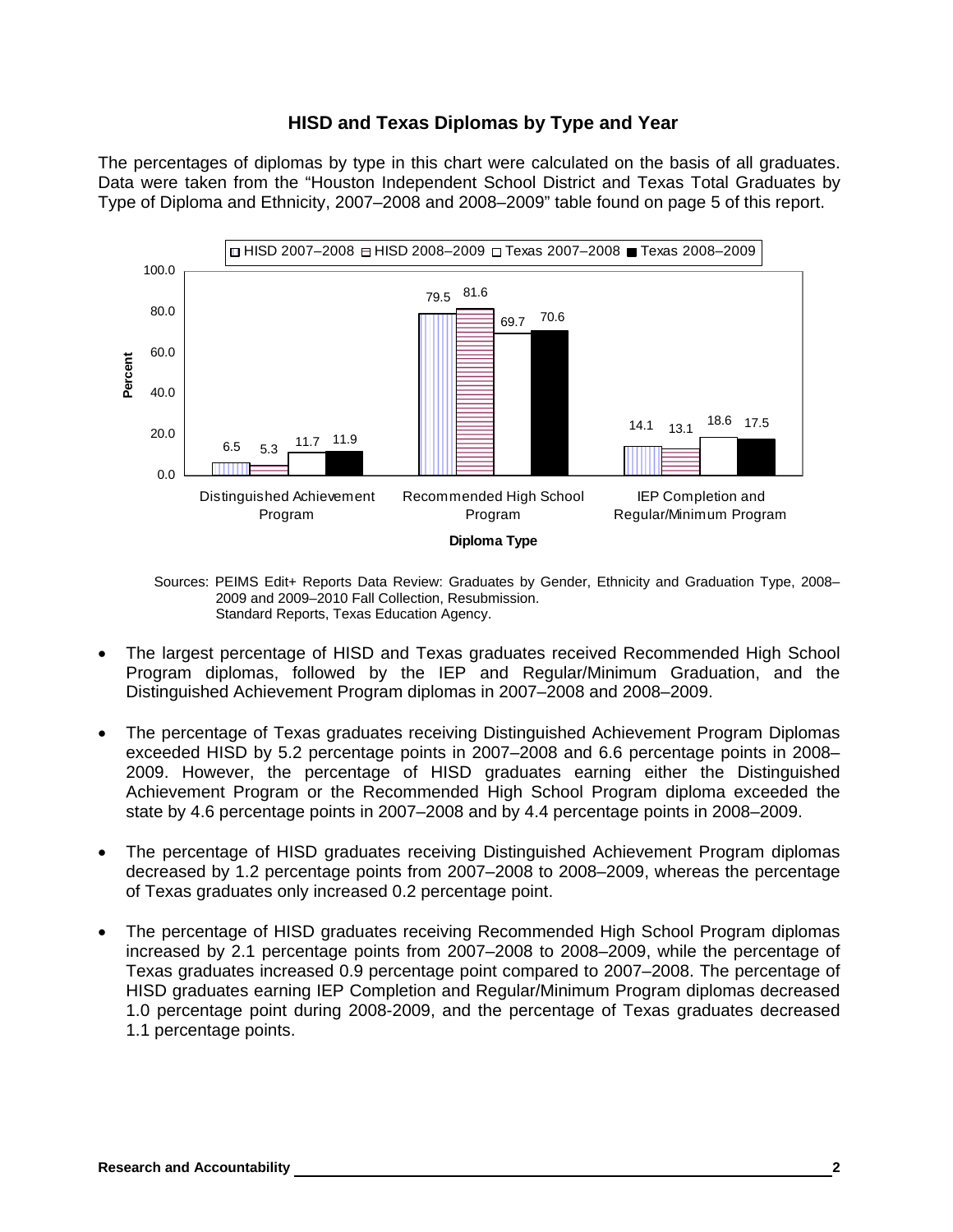#### **HISD and Texas Graduates by Type of Diploma and Race/Ethnicity, 2007–2008 and 2008–2009**

The percentages of diplomas by type within each subgroup are presented in this chart. Together, the percentages of the three types of diplomas total 100 percent of the graduating students in a subgroup. Data were taken from the "Houston Independent School District and Texas Total Graduates by Type of Diploma and Ethnicity, 2007–2008 and 2008–2009" table found on page 5 of this report. Data for Native American students are included in this table but excluded from the following discussion given the small number of these students enrolled in HISD.



Sources: PEIMS Edit+ Reports Data Review: Graduates by Gender, Ethnicity and Graduation Type, 2008–2009 and 2009–2010 Fall Collection, Resubmission. Standard Reports, Texas Education Agency.

- Across all subgroups, the highest percentage of students earned the Recommended High School Program diploma over the other types of diplomas offered for HISD and Texas. In HISD, Hispanics experienced the highest rate earning this diploma type in 2007–2008 and 2008–2009 (83.8 and 85.1 percent respectively). From 2007–2008 to 2008–2009, the percentage of HISD African American, Asian, and White students receiving Recommended High School program diplomas also increased ranging from 2.2 percentage points for African American students to 3.8 percentage point for White students. Over this same period of time, the percentage of Texas African American, Hispanic, and Asian students receiving this diploma type increased while the percentage of White students receiving this diploma type decreased slightly.
- From 2007–2008 to 2008–2009, the percentage of HISD students receiving a Distinguished Achievement Program diploma decreased for African American, Hispanic, and White students and increased slightly (0.5 percentage point) for Asian students. The declines ranged from 2.7 percentage points for White students to 0.7 percentage point for Hispanic students. Statewide, declines were observed for African American and Asian students, Hispanics remained unchanged, and Whites increased by 0.8 percentage point.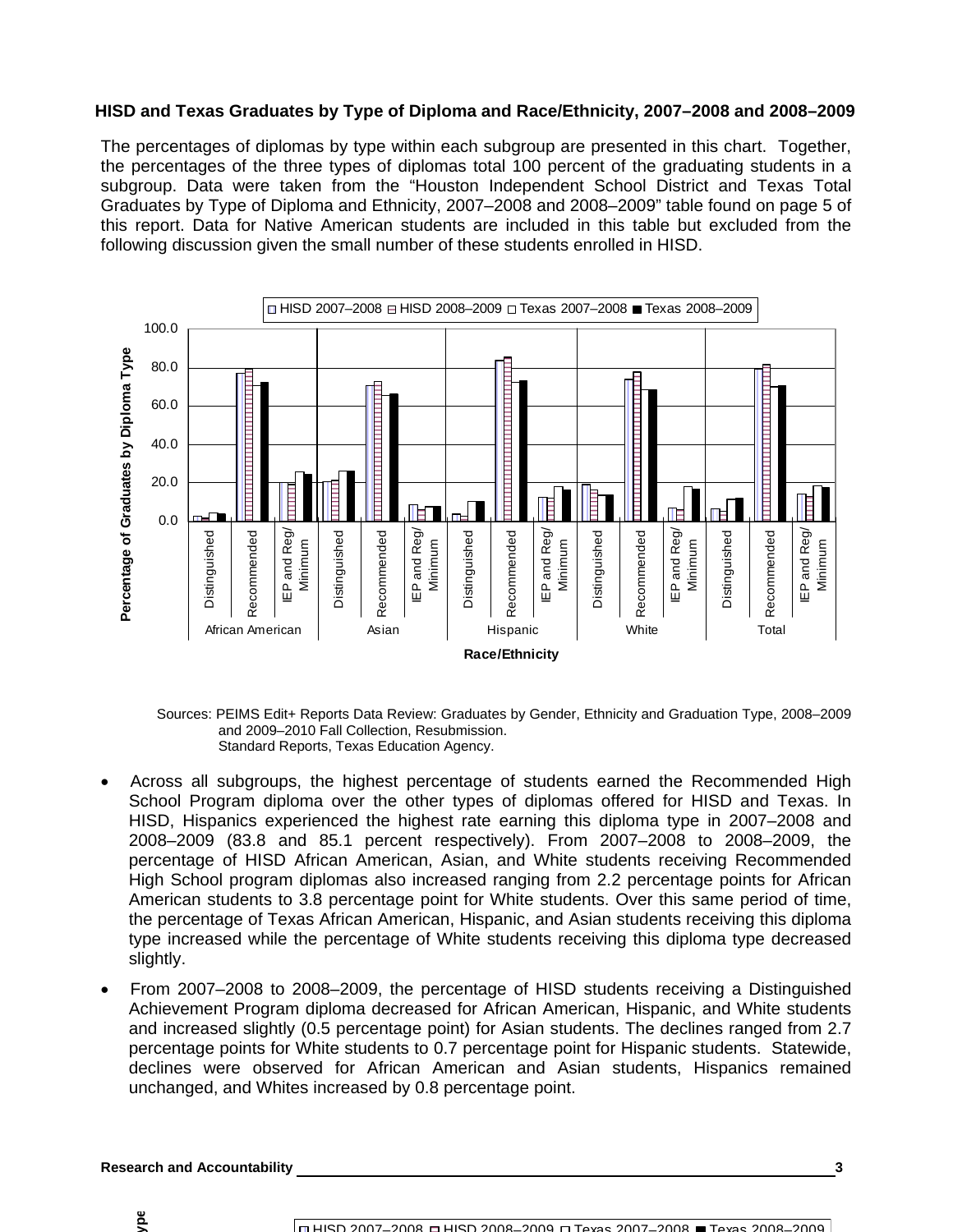• The subgroup with the largest percentage of HISD and Texas graduates receiving an IEP Completion or Regular/Minimum Graduation diploma was the African American student group for both 2007–2008 (20.3 and 25.5 percent respectively) and 2008–2009 (19.3 and 24.3 percent respectively).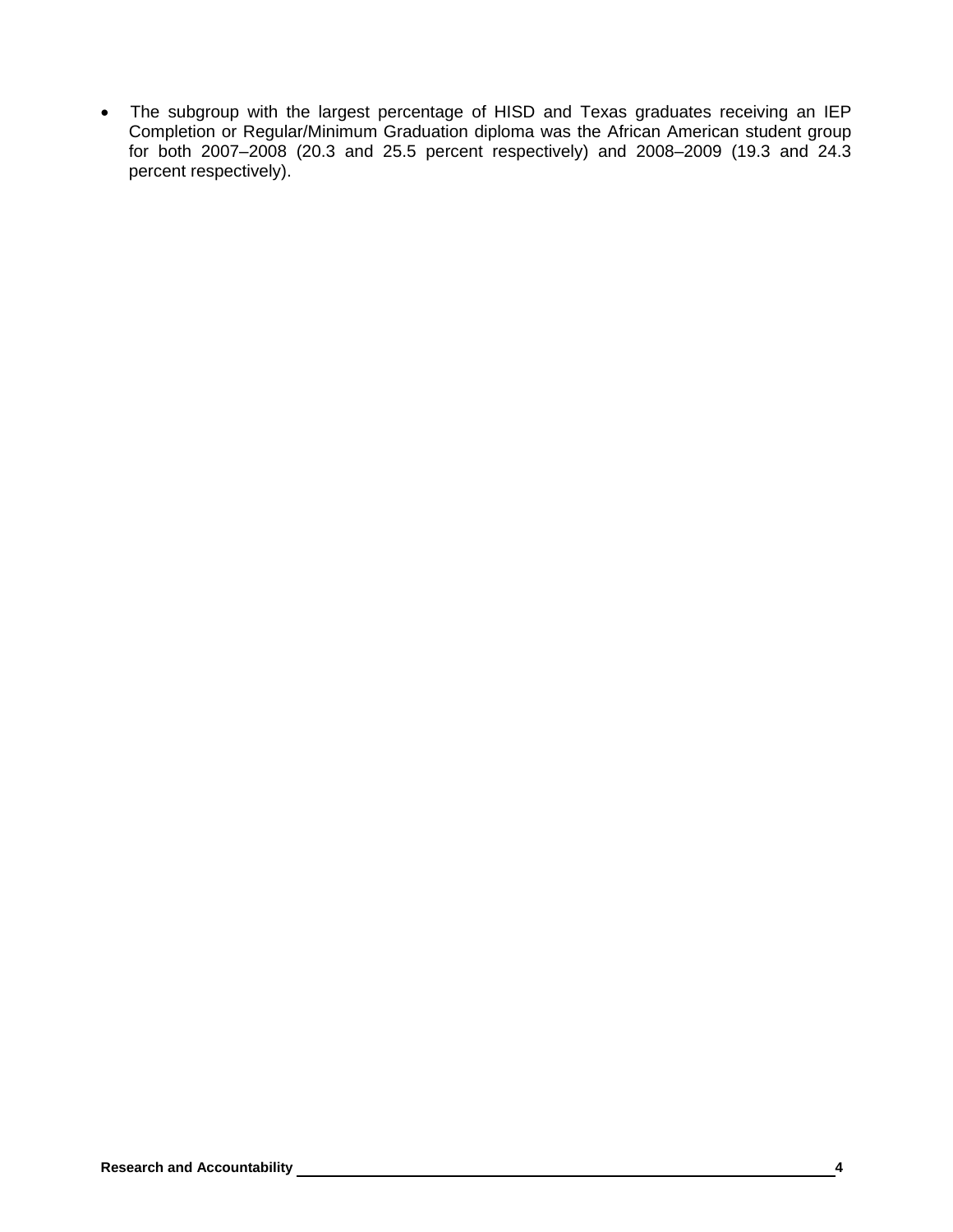## **Houston Independent School District and Texas Total Graduates by Type of Diploma and Ethnicity, 2007–2008 and 2008–2009**

|              | <b>Ethnicity</b>                          |                        |                   |                    |                |                        |                 |                 |
|--------------|-------------------------------------------|------------------------|-------------------|--------------------|----------------|------------------------|-----------------|-----------------|
| <b>HISD</b>  |                                           |                        | African           |                    |                | <b>Native</b>          |                 |                 |
|              | <b>Type of Diploma</b>                    |                        | American          | Asian              |                | Hispanic   American    | White           | <b>Total</b>    |
| 2008-2009    | Distinguished                             | Count                  | 39                | 96                 | 128            | 2                      | 189             | 454             |
|              | Achievement                               | %                      | 1.5               | 21.4               | 2.9            | 40.0                   | 16.4            | 5.3             |
|              | Recommended High                          | Count<br>$\frac{9}{6}$ | 2,063             | 327                | 3,731          |                        | 892             | 7,016           |
|              | School Program                            |                        | 79.2              | 72.8               | 85.1           | 60.0                   | 77.4            | 81.6            |
|              | Completion of Indiv                       |                        |                   |                    |                |                        |                 |                 |
|              | Education Plan and                        | Count<br>$\%$          | 503               | 26                 | 524            | 0<br>0.0               | 72              | 1,125           |
|              | Regular/Minimum<br><b>HISD Total</b>      | Count                  | 19.3<br>2,605     | 5.8<br>449         | 12.0<br>4,383  | 5                      | 6.2<br>1,153    | 13.1<br>8,595   |
|              | <b>Graduates</b>                          |                        |                   |                    |                |                        |                 |                 |
|              | 12th Grade Fall                           | Count                  | 2,999             | 467                | 5,152          | 5                      | 1,192           | 9,815           |
|              | Enrollment                                | %                      | 86.9              | 96.1               | 85.1           | 100.0                  | 96.7            | 87.6            |
|              |                                           |                        |                   |                    |                |                        |                 |                 |
|              |                                           | Count                  | 68                | 84                 | 141            |                        | 222             | 515             |
|              | Distinguished                             | $\%$                   | 2.7               |                    |                | 0<br>$\overline{0.0}$  |                 |                 |
|              | Achievement                               |                        |                   | 20.9<br>283        | 3.6<br>3,257   | 3                      | 19.1<br>854     | 6.5             |
|              | Recommended High                          | Count<br>%             | 1,943<br>77.0     | 70.4               |                | 100.0                  | 73.6            | 6,340<br>79.5   |
|              | School Program<br>Completion of Indiv     |                        |                   |                    | 83.8           |                        |                 |                 |
| 2007-2008    | <b>Education Plan and</b>                 | Count                  | 512               | 35                 | 490            | 0                      | 84              |                 |
|              | Regular/Minimum                           | $\frac{9}{6}$          | 20.3              | 8.7                | 12.6           | 0.0                    | 7.2             | 1,121<br>14.1   |
|              | <b>HISD Total</b>                         | Count                  | 2,523             | 402                | 3,888          | 3                      | 1,160           | 7,976           |
|              | <b>Graduates</b>                          |                        |                   |                    |                |                        |                 |                 |
|              | 12th Grade Fall                           |                        |                   |                    |                |                        |                 |                 |
|              |                                           | Count                  | 2,856<br>88.3     | 423<br>95.0        | 4,873<br>79.8  | 5 <sup>1</sup><br>60.0 | 1,190<br>97.5   | 9,347           |
|              | Enrollment                                | %                      |                   |                    |                |                        |                 | 85.3            |
| <b>Texas</b> |                                           |                        |                   |                    |                |                        |                 |                 |
|              | Distinguished                             | Count                  | 1,355             | $\overline{2,736}$ | 10,790         | 107                    | 16,376          | 31,364          |
|              | Achievement                               | $\frac{9}{6}$          | 3.8               | 26.2               | 10.3           | 11.1                   | 14.6            | 11.9            |
|              | Recommended High                          | Count                  | 25,868            | 6,927              | 76,683         | 655                    | 76,465          | 186,598         |
|              | School Program                            | %                      | 71.9              | 66.2               | 73.1           | 68.2                   | 68.3            | 70.6            |
| 2008-2009    | Completion of Indiv                       |                        |                   |                    |                |                        |                 |                 |
|              | Education Plan and                        | Count                  | 8,759             | 799                | 17,381         | 199                    | 19,175          | 46,313          |
|              | Regular/Minimum<br><b>Texas Total</b>     | %                      | $\overline{24.3}$ | 7.6                | 16.6           | 20.7<br>961            | 17.1            | 17.5            |
|              | <b>Graduates</b>                          | Count                  | 35,982            | 10,462             | 104,854        |                        | 112,016         | 264,275         |
|              | 12th Grade Fall                           |                        | 39,991            | 10,676             | 114,518        | 988                    | 113,871         |                 |
|              | Enrollment                                | Count<br>$\%$          | 90.0              | 98.0               | 91.6           | 97.3                   | 98.4            | 280,044<br>94.4 |
|              |                                           |                        |                   |                    |                |                        |                 |                 |
|              |                                           |                        |                   |                    |                |                        |                 |                 |
|              | Distinguished                             | Count<br>$\%$          | 1,411<br>4.2      | 2,581              | 9,727          | 105                    | 15,597          | 29,421          |
|              | Achievement                               |                        |                   | 26.5               | 10.3           | 11.1                   | 13.8            | 11.7            |
|              | Recommended High                          | Count<br>$\frac{1}{2}$ | 23,822            | 6,405              | 67,960         | 630<br>65.6            | 76,884          | 175,701         |
|              | School Program                            |                        | 70.3              | 61.2               | 64.8           |                        | 68.6            | 69.7            |
| 2007-2008    | Completion of Indiv<br>Education Plan and | Count                  | 8,640             | 764                | 16,884         | 209                    | 20,502          | 46,999          |
|              | Regular/Minimum                           | $\frac{9}{6}$          | 25.5              |                    |                |                        |                 |                 |
|              | <b>Texas Total</b>                        | Count                  | 33,873            | 7.8<br>9,750       | 17.9<br>94,571 | 22.1<br>944            | 18.1<br>112,983 | 18.6<br>252,121 |
|              | <b>Graduates</b>                          |                        |                   |                    |                |                        |                 |                 |
|              |                                           |                        |                   |                    |                |                        |                 |                 |
|              | 12th Grade Fall                           | Count                  | 38,880            | 10,132             | 107,405        | 964                    | 116,225         | 273,606         |
|              | Enrollment                                | $\%$                   | 87.1              | 96.2               | 88.1           | 97.9                   | 97.2            | 92.1            |

Sources: PEIMS Edit+ Reports Data Review: Graduates by Gender, Ethnicity and Graduation Type, 2008– 2009 and 2009–2010 Fall Collection, Resubmission. Standard Reports, Texas Education Agency.